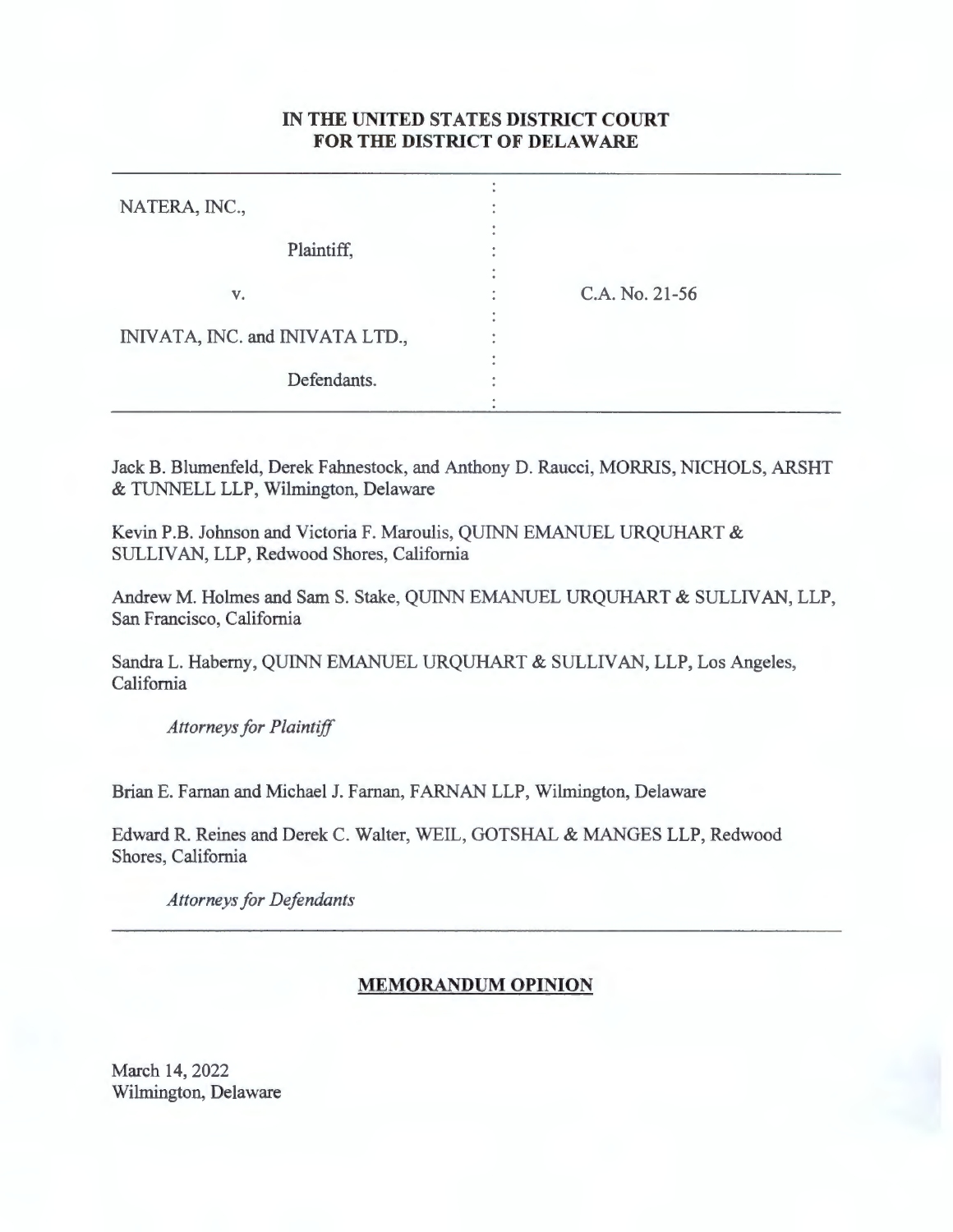# STARK, U.S. District Judge:

Pending before the Court is Defendants Inivata, Inc. and Inivata Ltd. 's ("Defendants" or "Inivata") motion to dismiss Plaintiff Natera, Inc.'s ("Plaintiff" or "Natera") first amended complaint (D.I. 13), filed pursuant to Federal Rule of Civil Procedure 12(b)(6). (D.I. 16) The Court has reviewed the parties' briefs and other submissions. *(See, e.g. ,* D.I. 17-20) For the reasons set forth below, the Court will deny Defendants' motion to dismiss.

### **I. BACKGROUND**

Natera filed its complaint in this case on January 20, 2021, alleging that Defendants have infringed U.S. Patent Nos. 10,262,755 (the '"755 patent") and 10,597,709 (the "'709 patent"). (D.I. 1  $\P$  1; *see also* D.I. 13  $\P$  1) The '755 patent claims "methods for detecting genetic mutations, including aneuploidy, in tumor DNA." (D.I.  $13 \text{ } \textcircled{1}$  28) The '709 patent claims "methods for simultaneously amplifying multiple nucleic acid regions of interest in a reaction mixture." *(Id.* 130) The complaint alleges that Defendants have "unlawfully used Natera's patented technology, including in connection with Inivata's In VisionFirst-Lung cancer diagnostic test ('InVisionFirst-Lung') and any other products that use the same or similar technology." *(Id.* **1** 13)

Defendants initially moved to dismiss in April 2021 **(D.I.** 10), to which Natera responded by filing the first amended complaint in May 2021 (D.I. 13). On June 1, 2021, Defendants filed the pending motion to dismiss. (D.I. 16)

## **II. LEGAL STANDARDS**

Evaluating a motion to dismiss under Federal Rule of Civil Procedure 12(b)(6) requires the Court to accept as true all material allegations of the complaint. *See Spruill v. Gillis,* 372 F.3d 218, 223 (3d Cir. 2004). "The issue is not whether a plaintiff will ultimately prevail but

1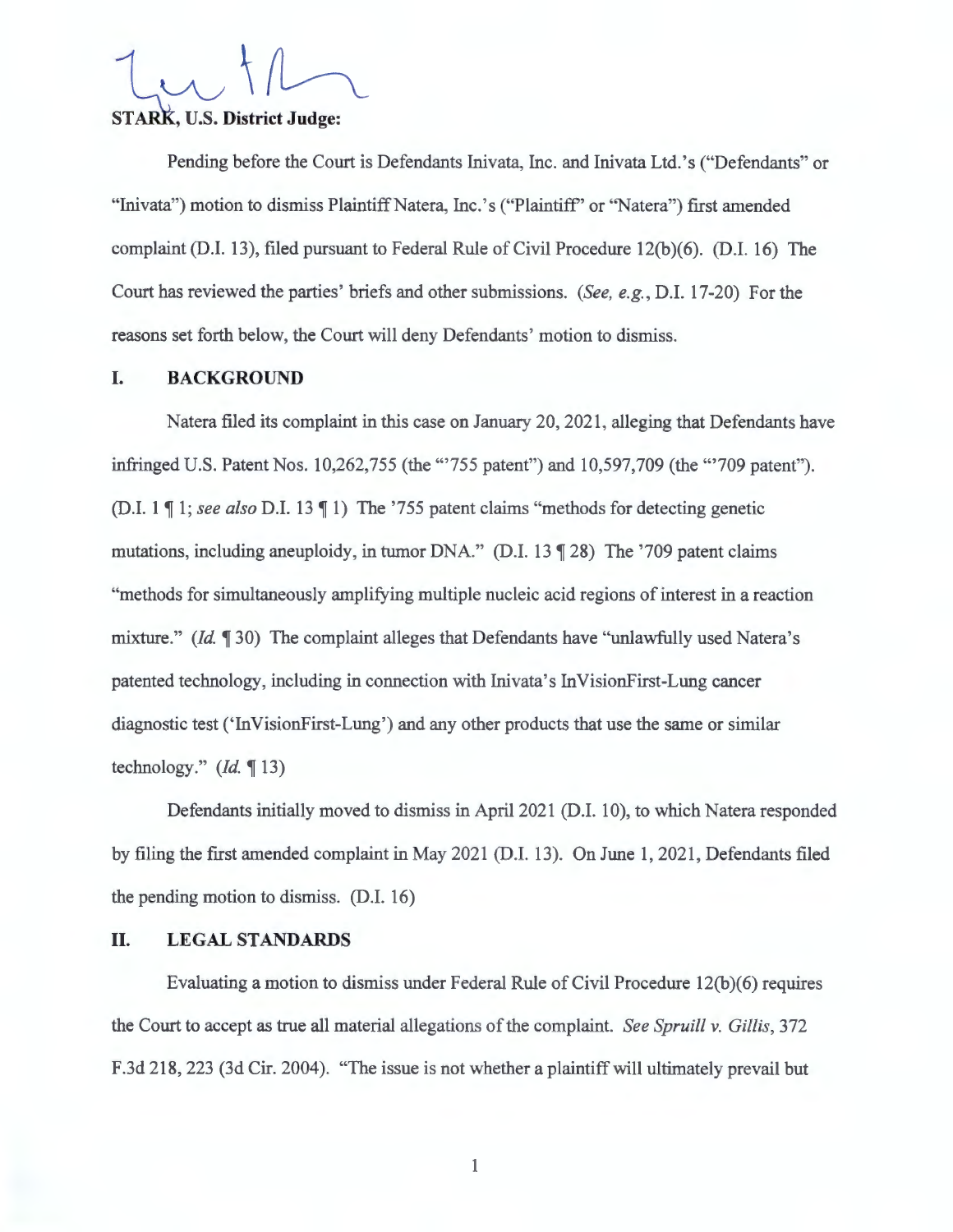whether the claimant is entitled to offer evidence to support the claims." *In re Burlington Coat Factory Sec. Litig. ,* 114 F.3d 1410, 1420 (3d Cir. 1997) (internal quotation marks omitted). Thus, the Court may grant such a motion to dismiss only if, after "accepting all well-pleaded allegations in the complaint as true, and viewing them in the light most favorable to plaintiff, plaintiff is not entitled to relief." *Maio v. Aetna, Inc.,* 221 F .3d 4 72, 481-82 (3d Cir. 2000) (internal quotation marks omitted).

However, "[t]o survive a motion to dismiss, a civil plaintiff must allege facts that 'raise a right to relief above the speculative level on the assumption that the allegations in the complaint are true (even if doubtful in fact). "' *Victaulic Co. v. Tieman,* 499 F.3d 227,234 (3d Cir. 2007) (quoting *Bell At!. Corp. v. Twombly,* 550 U.S. 544, 555 (2007)). A claim is facially plausible "when the plaintiff pleads factual content that allows the court to draw the reasonable inference that the defendant is liable for the misconduct alleged." *Ashcroft v. Iqbal,* 556 U.S. 662, 678 (2009). At bottom, "[t]he complaint must state enough facts to raise a reasonable expectation that discovery will reveal evidence of [each] necessary element" of a plaintiff's claim. *Wilkerson v. New Media Tech. Charter School Inc. ,* 522 F.3d 315, 321 (3d Cir. 2008) (internal quotation marks omitted).

The Court is not obligated to accept as true "bald assertions," *Morse v. Lower Merion Sch. Dist.,* 132 F .3d 902, 906 (3d Cir. 1997) (internal quotation marks omitted), "unsupported conclusions and unwarranted inferences," *Schuylkill Energy Res., Inc. v. Pa. Power & Light Co. ,*  113 F.3d 405,417 (3d Cir. 1997), or allegations that are "self-evidently false," *Nami v. Fauver,*  82 F.3d 63, 69 (3d Cir. 1996).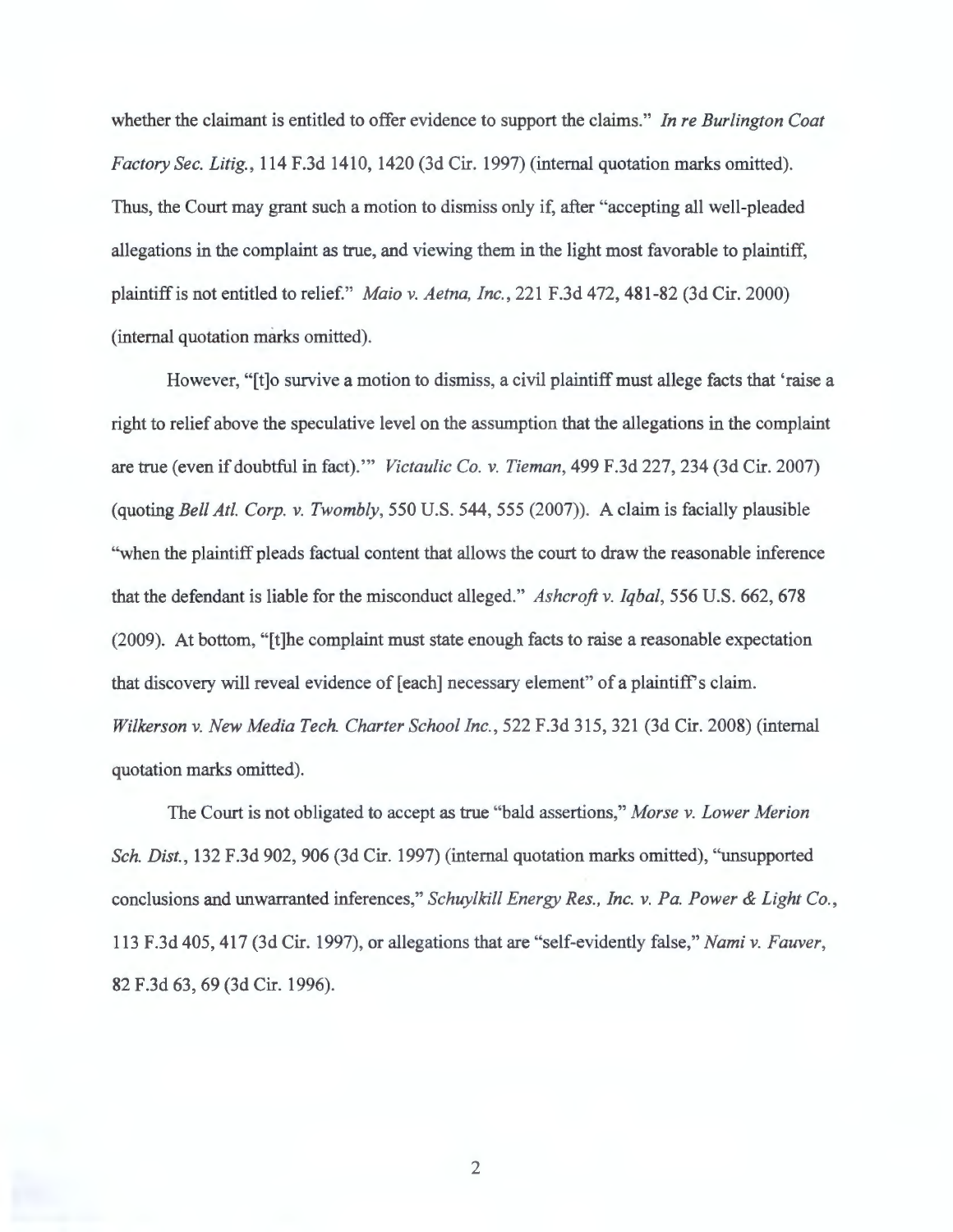### **III. DISCUSSION**

#### **A. '755 Patent**

Defendants first contend that Natera fails to plausibly allege that the accused products perform the claim limitation "amplifying at least 1000 polymorphic loci relating to cancerassociated aneuploidy." ('755 patent at 197:37-38) Natera alleges that the accused assay, as described in Defendants' Gale publication, targets "hotspots and entire coding regions" from 35 genes, for amplification and analysis, including four genes tested for copy number variants ("CNVs"), a cancer-associated aneuploidy. (D.I. 13 Ex. 3 at 14) Natera alleges the "entire coding regions" of the four genes contain more than 1000 polymorphic loci and, in this way, the claim limitation is satisfied. *(See id.* at 19-21) Defendants insist that Natera has "misinterpreted the Gale publication," which, in Defendants' view, discloses that only "hotspots" - but not "entire coding regions" - are amplified for the genes tested for CNVs. *(See* D.I. 17 at 5-8) In the present procedural posture, the Court will not dismiss a patent infringement claim based on Defendants' contested reading of the Gale publication. *(See generally* D.I. 18 at 7-13) At this early stage, it appears that both parties are able to identify disclosures in the Gale publication ( and the accompanying supplemental materials) that plausibly support their competing inferences. *(See D.I. 17 at 6-7; D.I. 18 at 8-13; D.I. 19 at 2-6)* In evaluating the pending motion to dismiss, the Court must resolve competing inferences in Natera's favor. *See In re Bill of*  Lading Transmission & Processing Sys. Patent Litig., 681 F.3d 1323, 1340 (Fed. Cir. 2012).<sup>1</sup>

<sup>&</sup>lt;sup>1</sup> Despite their contentions, Defendants have not identified "irreconcilable internal inconsistencies" in the first amended complaint. (D.I. 17 at 7) Nor does the first amended complaint "affirmatively show no infringement." *(Id. )*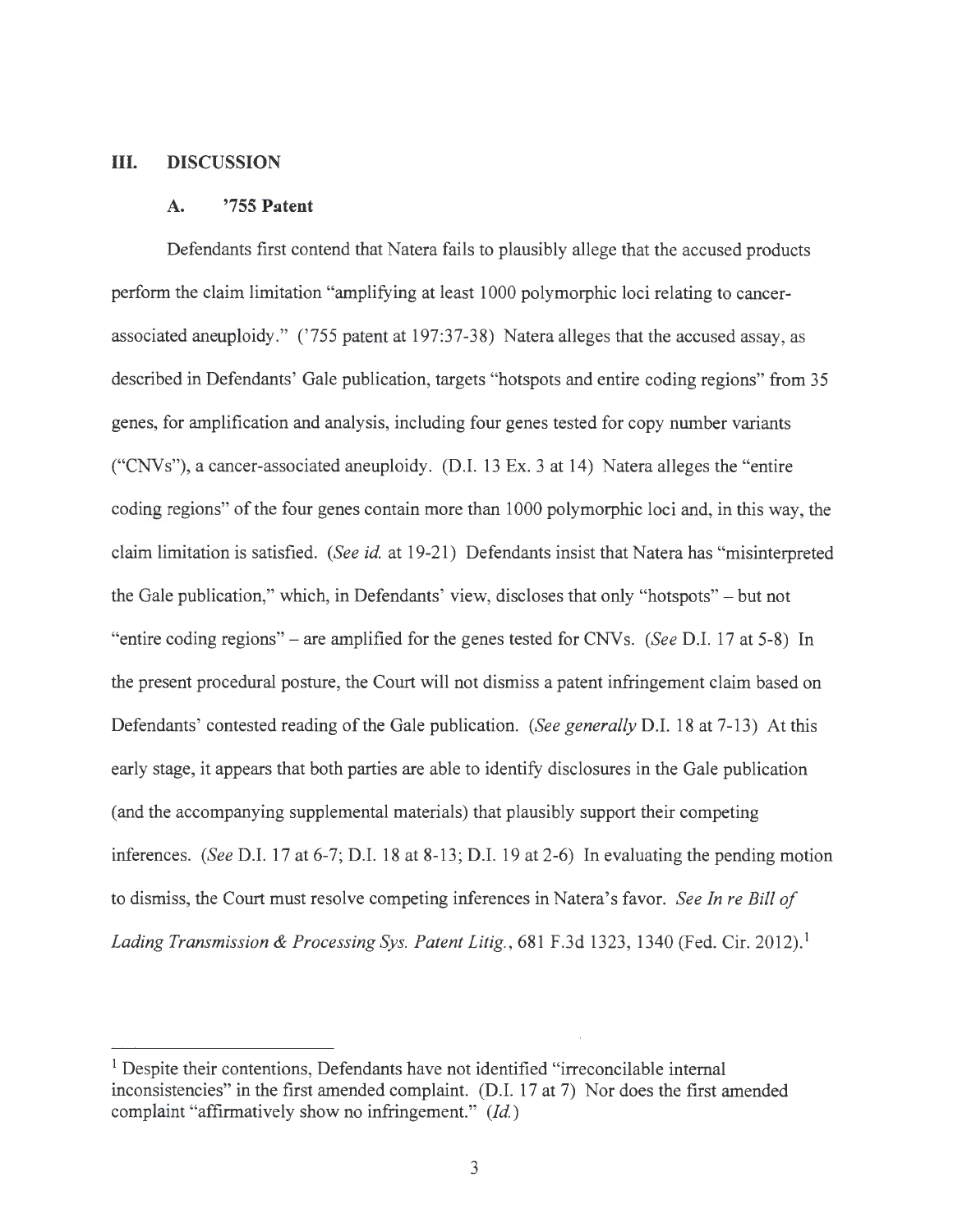Defendants next contend that Natera fails to plausibly allege that the accused products perform the claim limitation of "using the nucleic acid sequence data to generate phased allelic data." ('755 patent at 197:45-46) Relying on Defendants' Forshew and Gale publications, the first amended complaint alleges that the accused products "use the nucleic acid sequence data to generate phased allelic data for the set of polymorphic loci on each of the plurality of chromosomes or chromosome segment." (D.I. 13 Ex. 3 at 22, 25) Defendants counter that the terms "phasing" and "phasing data" require "determining the 'haplotype' for an individual," and that the publications Natera relies upon have "nothing to do with the claim limitation at issue." (D.I. 17 at 8) This contention implicates a claim construction dispute, which the Court will not resolve in connection with a motion to dismiss. *See Nalco Co. v. Chem-Mod LLC,* 883 F.3d 1337, 1349 (Fed. Cir. 2018); *see also* D.I. 18 at 13-16) Additionally, whether the assay described in the Forshew and Gale publications performs this claim limitation under Defendants' construction presents an issue of fact. Defendants' argument, thus, does not provide a basis for dismissing Natera's infringement claim.

Accordingly, the Court will deny Defendants' motion to dismiss the claims that their accused products infringe the '755 patent.

#### **B. '709 Patent**

Defendants contend that the first amended complaint fails to plausibly allege that the accused products perform the claim limitation requiring amplifying "at least 50 target loci." ('709 patent at 237:39-40) For this contention, Defendants point to the figure that Natera relies on for its infringement allegations, which discloses "markers from 37 genes," arguing that "Natera's extrapolation of 37 genes into over 50 loci, as the claims recite, is unfounded." (D.I. 17 at 11-12) The first amended complaint alleges that " [e]ach of the 37 genes analyzed in the

4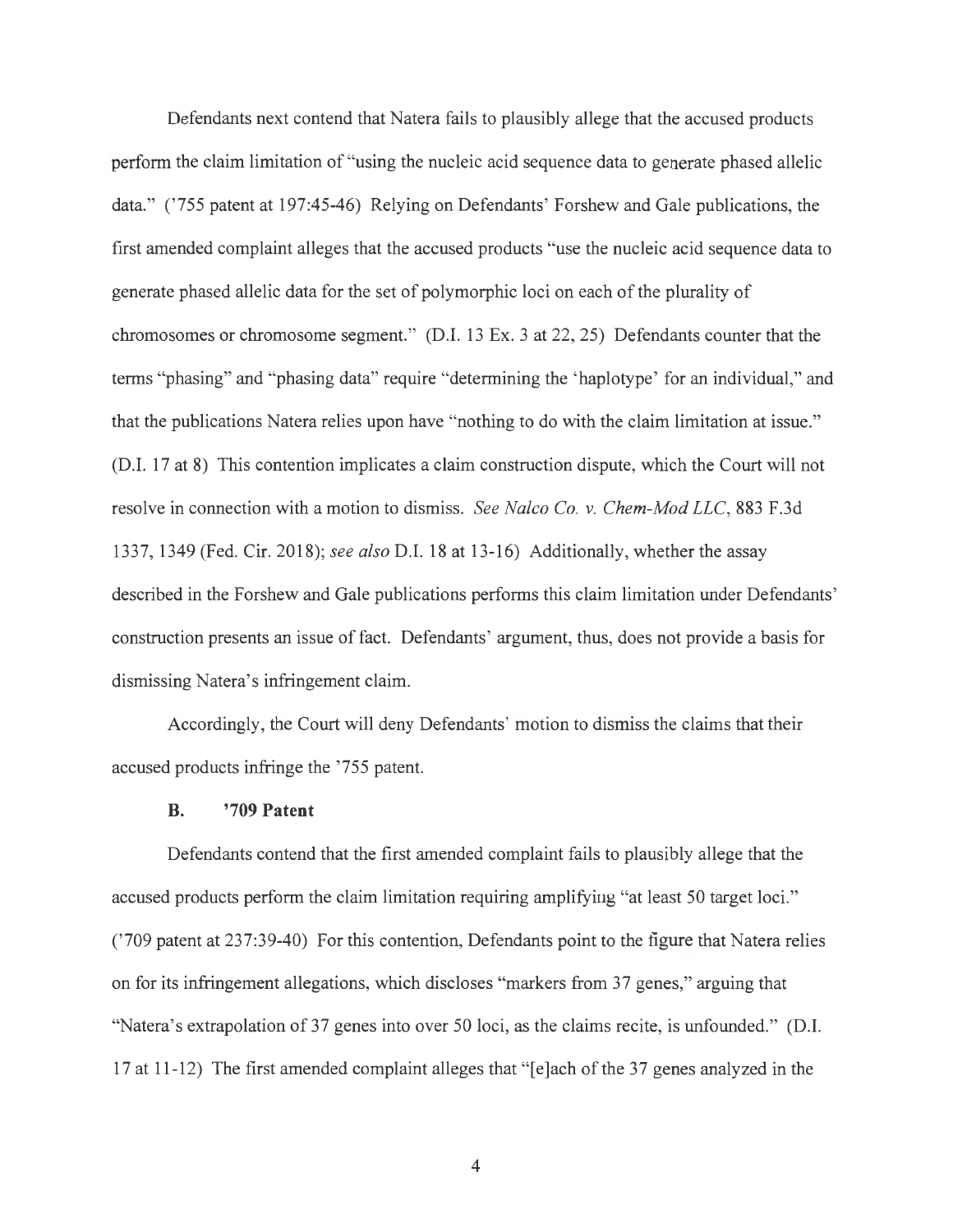Accused Products comprises hundreds to thousands of variants ... , the accused products amplify at least 50 of these variants as target loci." (D.I. 13 Ex. 4 at 4) At this stage, the Court has no basis not to credit as plausible the allegation that these 37 genes may plausibly comprise over 50 target loci.

Defendants also contend that Natera's reliance on the Forshew publication, to allege that the "melting temperature" limitation of the ' 709 patent is met, renders the '709 patent "necessarily invalid since the Forshew publication predates the '709 patent's earliest possible priority date." (D.I. 17 at 13) A patent is invalid as anticipated if "a single prior art reference discloses each and every limitation of the claimed invention." *Schering Corp. v. Geneva Pharms. , Inc.,* 339 F.3d 1373, 1377 (Fed. Cir. 2003). Natera's first amended complaint does not allege that the Forshew publication discloses each and every limitation of the method claimed in the '709 patent. Nor does the allegation that the accused products utilize the eTam-Seq method that was "described" in the Forshew publication necessarily indicate that the Forshew publication discloses each and every limitation of the method claimed in the '709 patent. *(See* D.I. 18 at 18- 19) Defendants' invalidity theory may be the subject of evidentiary proceedings as this case moves forward but it does not provide a meritorious basis on which to dismiss Natera's claims of infringement.<sup>2</sup>

Accordingly, the Court will deny Defendants' motion to dismiss the claims that their accused products infringe the '709 patent.

<sup>2</sup> Defendants' indefiniteness-related and claim construction arguments *(see, e.g.,* D.I. 17 at 2) likewise provide no basis for the relief they seek in their motion. *(See also* C.A. No. 20-125 D.I. 243 at 10-12) (rejecting, in related litigation, indefiniteness argument)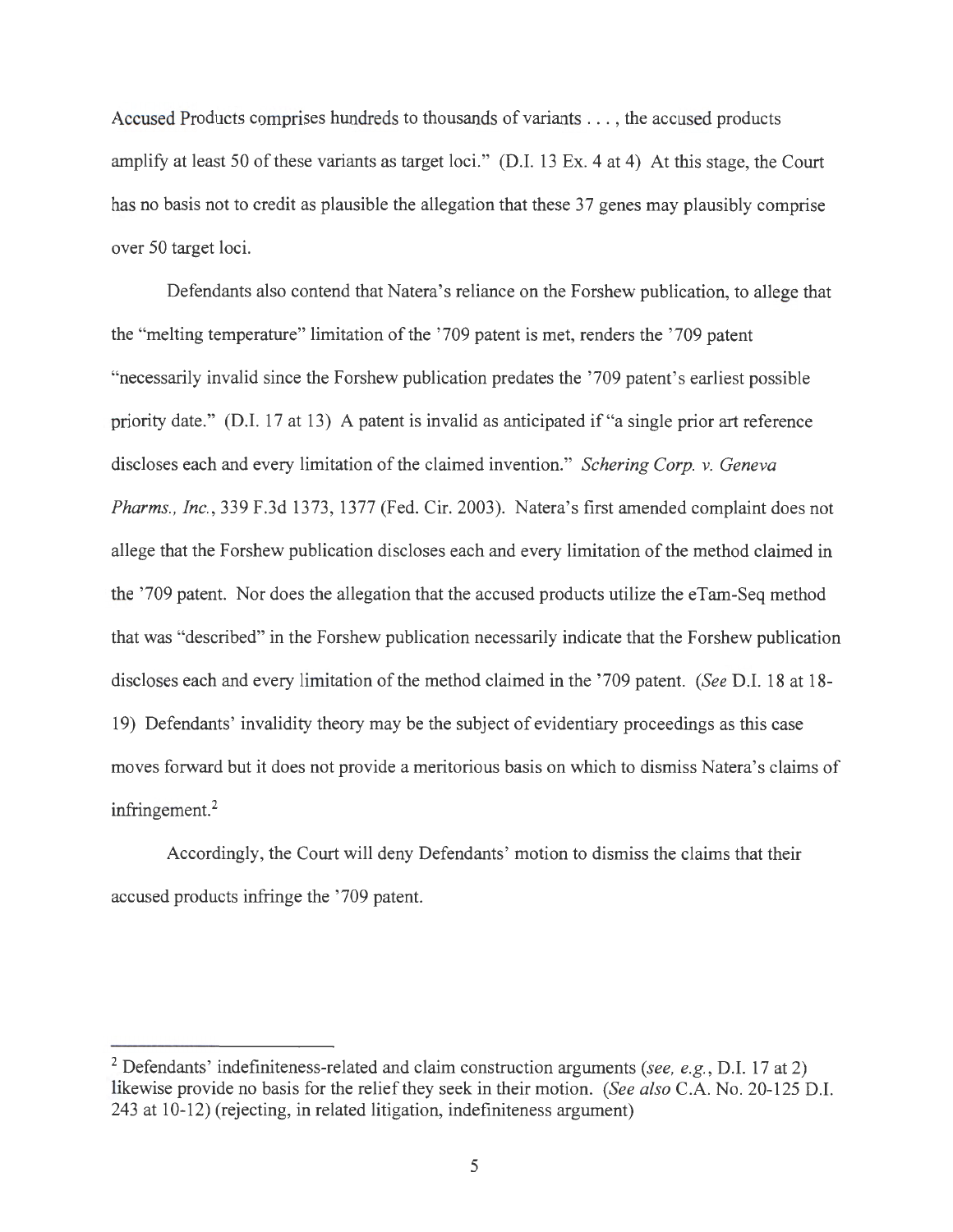# **IV. CONCLUSION**

For the foregoing reasons, the Court will deny Defendants' motion to dismiss (D.I. 16). An appropriate order follows.